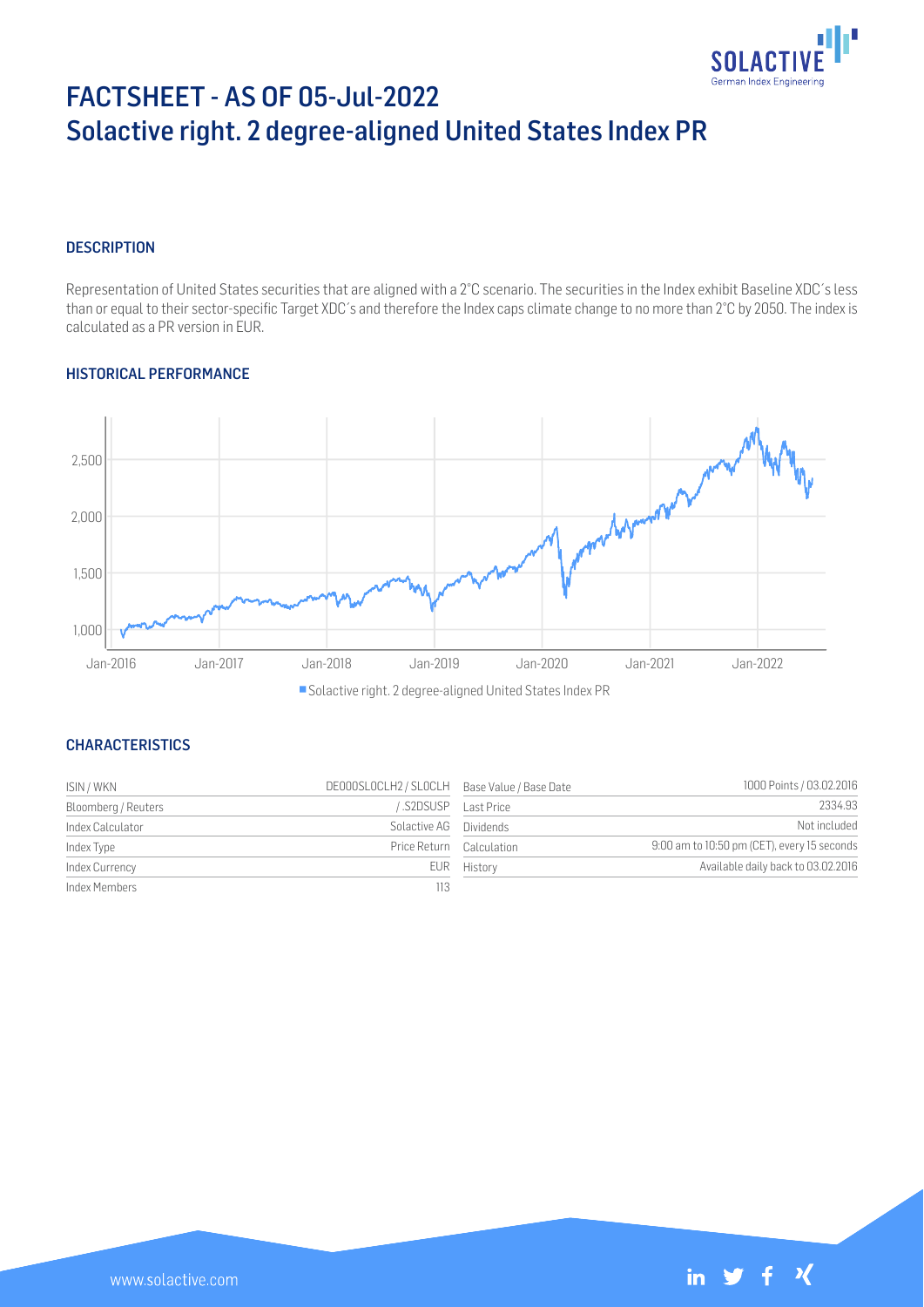

## FACTSHEET - AS OF 05-Jul-2022 Solactive right. 2 degree-aligned United States Index PR

## **STATISTICS**

| EUR                | 30D        | 90D        | 180D       | 360D                  | <b>YTD</b> | Since Inception       |
|--------------------|------------|------------|------------|-----------------------|------------|-----------------------|
| Performance        | $-1.32%$   | $-10.38\%$ | $-12.40\%$ | $-1.92%$              | $-14.79\%$ | 133.49%               |
| Performance (p.a.) |            |            |            |                       |            | 14.13%                |
| Volatility (p.a.)  | 29.63%     | 30.61%     | 28.41%     | 23.09%                | 28.30%     | 21.46%                |
| High               | 2401.57    | 2620.97    | 2665.53    | 2783.05               | 2774.27    | 2783.05               |
| Low                | 2154.87    | 2154.87    | 2154.87    | 2154.87               | 2154.87    | 927.95                |
| Sharpe Ratio*      | $-0.49$    | $-1.15$    | $-0.81$    | $-0.06$               | $-0.93$    | 0.69                  |
| Max. Drawdown      | $-10.27\%$ | $-17.78%$  | $-19.16%$  | $-22.57%$             | $-22.33\%$ | $-32.90%$             |
| VaR 95 \ 99        |            |            |            | $-41.4\%$ \ $-67.6\%$ |            | $-32.9\%$ \ $-65.0\%$ |
| CVaR 95 \ 99       |            |            |            | -55.6% \ -70.4%       |            | $-53.9\%$ \ $-90.3\%$ |

\* Up to 31 December 2021, ex-post Sharpe ratios use as input for the risk free rate term the London Inter-Bank Offered rates in the respective currencies of the index and at a term equal to the observation period. From 3 J 2022 onwards, Sharpe ratios will be / are calculated using as reference risk free rate input the overnight replacement rate for these currencies, namely SONIA (for GBP), SOFR (for USD) and EURIBOR Overnight (for EUR).

### COMPOSITION BY CURRENCIES



## COMPOSITION BY COUNTRIES



# TOP COMPONENTS AS OF 05-Jul-2022

| Company                      | Ticker                | Country | Currency   | Index Weight (%) |
|------------------------------|-----------------------|---------|------------|------------------|
| APPI F INC                   | <b>AAPL UW Equity</b> | US      | <b>USD</b> | 20.10%           |
| MICROSOFT CORP               | <b>MSFT UW Equity</b> | US      | <b>USD</b> | 16.91%           |
| UNITEDHEALTH GROUP INC       | <b>UNH UN Equity</b>  | US      | <b>USD</b> | 4.12%            |
| NVIDIA CORP                  | <b>NVDA UW Equity</b> | US      | <b>USD</b> | 3.66%            |
| META PI ATEORMS INC          | <b>META UW Equity</b> | US      | <b>USD</b> | 3.36%            |
| VISA INC-CLASS A SHARES      | V UN Equity           | US      | <b>USD</b> | 2.88%            |
| MASTERCARD INC-CLASS A       | MA UN Equity          | US      | <b>USD</b> | 2.39%            |
| ABBVIE INC                   | <b>ABBV UN Equity</b> | US      | <b>USD</b> | 2.36%            |
| THERMO FISHER SCIENTIFIC INC | <b>TMO UN Equity</b>  | US      | <b>USD</b> | 1.85%            |
| BROADCOM INC                 | AVGO UW Equity        | US      | <b>USD</b> | 1.63%            |